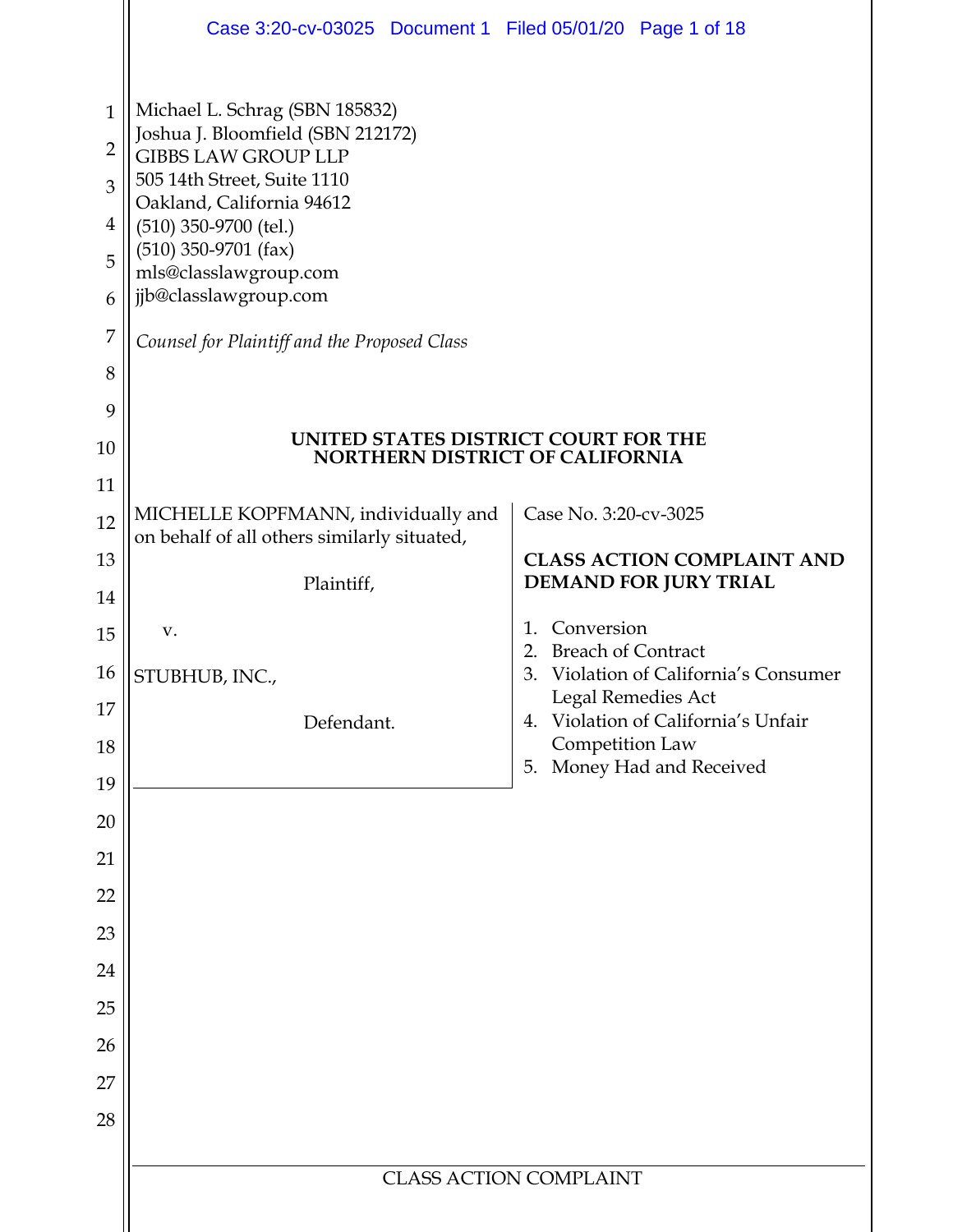#### **INTRODUCTION**

1. As the COVID-19 pandemic took root in the United States in March 2020, tens of thousands fell sick, unemployment filings hit record highs, and the Dow Jones lost over a third of its value, leaving many in dire financial straits.

5 6 7 8 2. To prevent the spread of disease, thousands of sporting events, concerts, and other live performances were canceled and most of the country took shelter in their homes. The prompt cancellation of events should have meant that ticketholders were promptly refunded their money—money that in many cases was desperately needed.

9 10 11 3. But that did not happen for consumers who bought their tickets on the "world's largest ticket marketplace." Instead, a \$4 billion corporation decided that it needed the money more than its customers.

12 13 14 15 16 17 18 4. Defendant StubHub has achieved tremendous success over the past two decades thanks to its FanProtect Guarantee—a trademarked promise that guaranteed consumers they would be protected against the risks of buying from a ticket reseller. This highly publicized form of buyers' insurance was the primary reason StubHub was able to convert a dubious and largely underground market into more than \$1 billion in annual revenue. Yet now that the time has come to pay out on that buyers' insurance, StubHub is in effect canceling the policy.

19 20 21 22 23 5. StubHub's FanProtect Guarantee both implicitly and explicitly promised that its customers would receive full refunds if their ticketed events were cancelled. But at a time when consumers are facing unprecedented health, unemployment, and financial crises, and can really use those refunds, StubHub decided to switch from giving customers full refunds to giving them coupons.

24 25 26 27 6. Worse yet, StubHub is proactively collecting money owed to customers and converting that money for its own use. When a consumer purchases tickets on StubHub, the bulk of the purchase price is paid to a third-party reseller. In the event of a cancellation, that money rightfully belongs to the ticket buyer. Stubhub is charging

28

1

2

3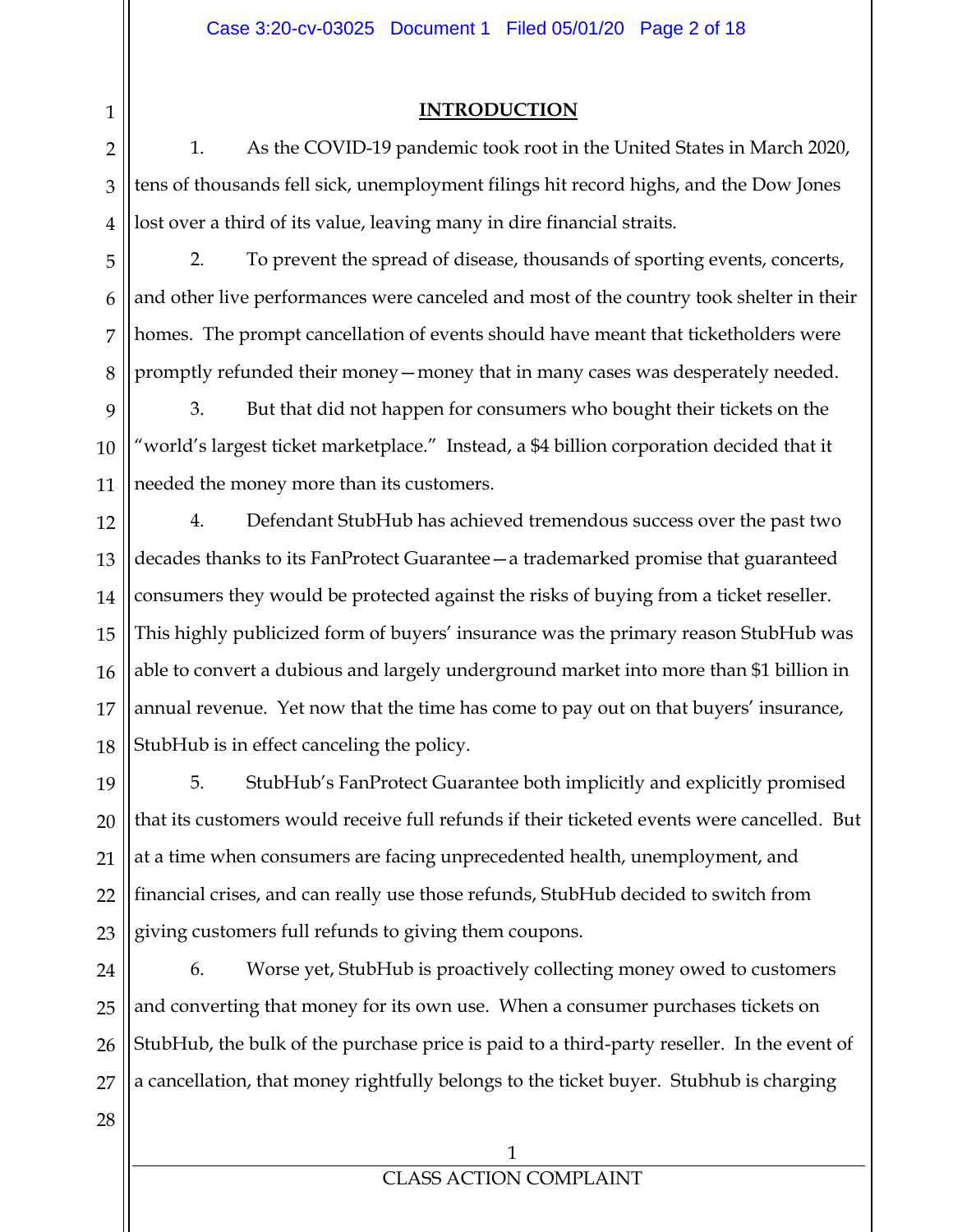1 2 3 third-party resellers' credit cards for the money owed to its customers; but instead of honoring its guarantee and refunding this money to its customers, StubHub is keeping the money.

4 5 6 7 8 9 10 11 12 13 7. Plaintiff Michelle Kopfmann is one of the many consumers stuck with worthless tickets to a cancelled event and unable to obtain a refund. On behalf of herself and thousands like her, she seeks an order requiring StubHub to promptly refund customers all money paid for tickets to cancelled events, including service and delivery fees. Plaintiff also seeks an award of damages to compensate StubHub's customers for the loss of use of their money during a time when cash is at a premium and many families are struggling to get by. Finally, Plaintiff requests an award of punitive damages suitable to deter billion-dollar corporations like StubHub from exploiting the fog of a global crisis to enrich themselves at the expense of their customers.

14

#### **JURISDICTION AND VENUE**

15 16 17 18 19 8. The Court has subject matter jurisdiction over this action under 28 U.S.C. § 1332(d)(2) because this is a class action in which the amount in controversy exceeds \$5,000,000, exclusive of interest and costs, there are more than 100 members in the proposed class, and at least one class member is a citizen of a state different from Defendant StubHub.

20 21 22 9. Venue is proper in this Court under 28 U.S.C. §1391(b) because Defendant StubHub resides in this district and because a substantial part of the events or omissions giving rise to Plaintiff's claims occurred in this district.

23

#### **INTRADISTRICT ASSIGNMENT**

24 25 26 27 10. Assignment to the Oakland Division or the San Francisco Division would be proper because StubHub is headquartered in San Francisco, California, and a substantial part of the events or omissions which give rise to the claims alleged herein occurred there.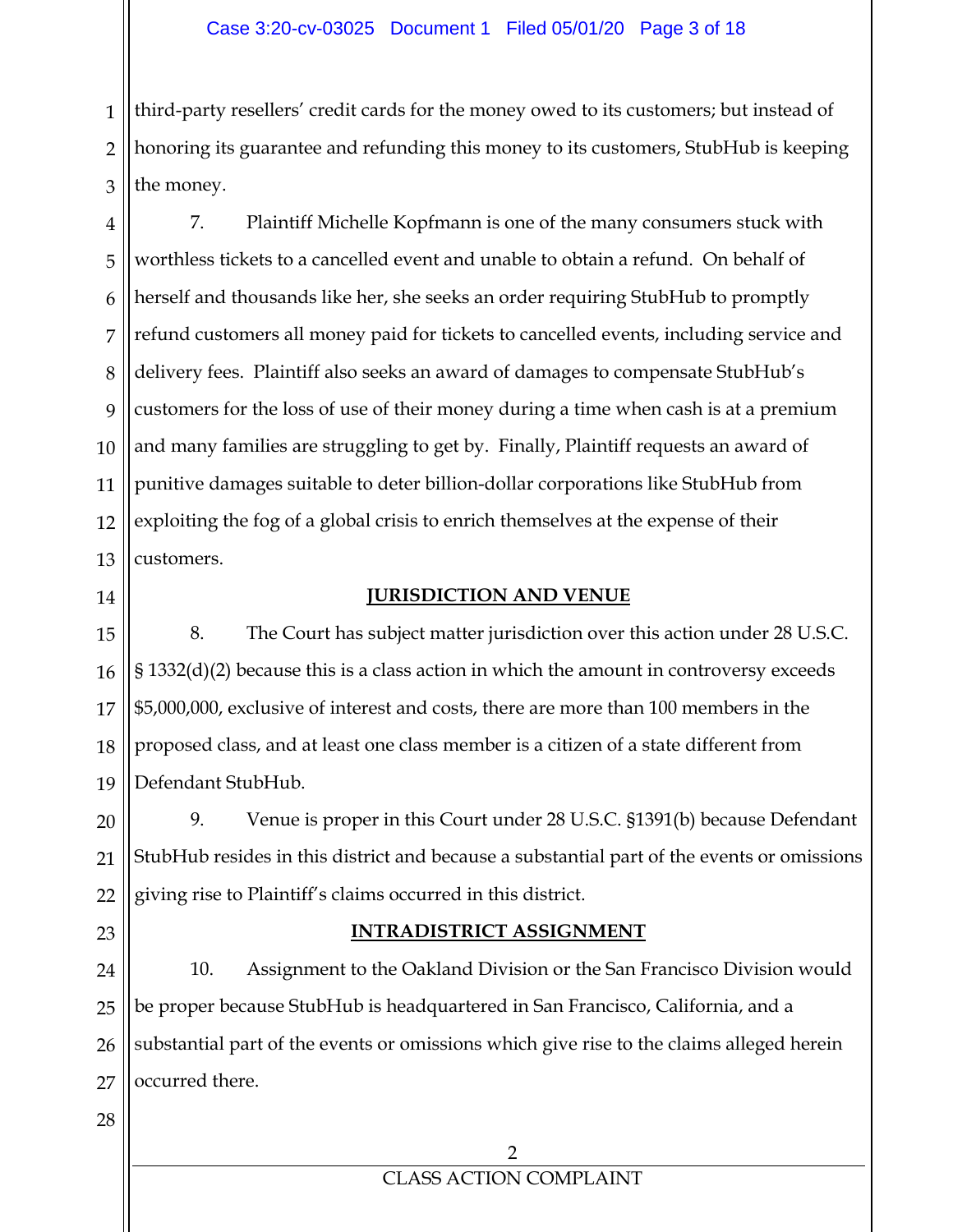|                | Case 3:20-cv-03025 Document 1 Filed 05/01/20 Page 4 of 18                                  |  |  |  |  |  |  |  |
|----------------|--------------------------------------------------------------------------------------------|--|--|--|--|--|--|--|
|                |                                                                                            |  |  |  |  |  |  |  |
| $\mathbf{1}$   | <b>PARTIES</b>                                                                             |  |  |  |  |  |  |  |
| $\overline{2}$ | 11.<br>Plaintiff Michelle Kopfmann is a citizen and resident of Phoenix, Arizona.          |  |  |  |  |  |  |  |
| 3              | 12.<br>Defendant Stubhub, Inc. is a Delaware corporation headquartered in San              |  |  |  |  |  |  |  |
| $\overline{4}$ | Francisco, California.                                                                     |  |  |  |  |  |  |  |
| 5              | <b>FACTUAL ALLEGATIONS</b>                                                                 |  |  |  |  |  |  |  |
| 6              | The StubHub Ticket Exchange                                                                |  |  |  |  |  |  |  |
| 7              | 13.<br>StubHub operates a highly successful online platform for secondary ticket           |  |  |  |  |  |  |  |
| 8              | sales. It acts as a high-tech middleman between those who want to resell their tickets to  |  |  |  |  |  |  |  |
| 9              | sporting events, concerts, or other live entertainment (often at a substantial markup      |  |  |  |  |  |  |  |
| 10             | over face value), and those interested in buying.                                          |  |  |  |  |  |  |  |
| 11             | 14.<br>As StubHub puts it, "As a marketplace, we do not own any of the tickets             |  |  |  |  |  |  |  |
| 12             | listed on our site. When buyers place an order for tickets on our site, they are           |  |  |  |  |  |  |  |
| 13             | purchasing from a third party individual seller."                                          |  |  |  |  |  |  |  |
| 14             | 15.<br>Consumers can visit StubHub's website or use one of StubHub's mobile                |  |  |  |  |  |  |  |
| 15             | apps to find tickets available for purchase and see how much a reseller is asking for      |  |  |  |  |  |  |  |
| 16             | those tickets. To buy tickets, consumers pay StubHub the price set by the reseller as      |  |  |  |  |  |  |  |
| 17             | well as additional fees that StubHub charges for using its online platform. StubHub        |  |  |  |  |  |  |  |
| 18             | then delivers the ticket to the buyer and pays the reseller. StubHub keeps the service     |  |  |  |  |  |  |  |
| 19             | and delivery fees paid by the buyer as well as a commission it takes from the reseller's   |  |  |  |  |  |  |  |
| 20             | proceeds.                                                                                  |  |  |  |  |  |  |  |
| 21             | 16.<br>In 2019 alone, StubHub made over \$1 billion in fees and commissions.               |  |  |  |  |  |  |  |
| 22             | The company bills itself as the world's largest ticket marketplace and was recently        |  |  |  |  |  |  |  |
| 23             | purchased for \$4.05 billion.                                                              |  |  |  |  |  |  |  |
| 24             | <b>StubHub's FanProtect Guarantee</b>                                                      |  |  |  |  |  |  |  |
| 25             | 17.<br>When StubHub was founded in 2000, the resale market for live                        |  |  |  |  |  |  |  |
| 26             | entertainment still suffered from a shady reputation. Consumers who could not secure       |  |  |  |  |  |  |  |
| 27             | tickets directly from the issuer often had little choice but to take their chances dealing |  |  |  |  |  |  |  |
| 28             |                                                                                            |  |  |  |  |  |  |  |
|                | 3                                                                                          |  |  |  |  |  |  |  |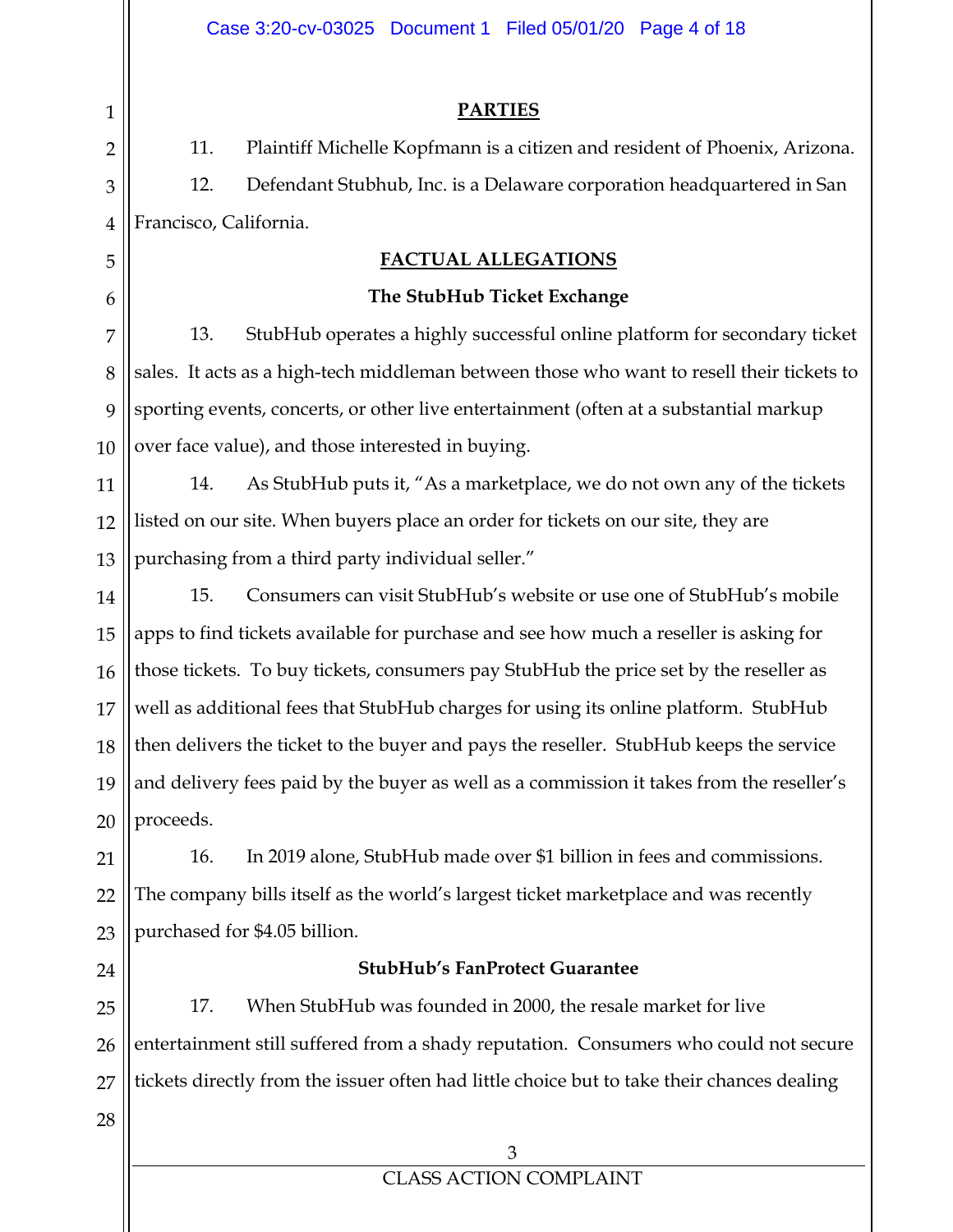1 2 with a stranger. If something went wrong, buyers usually had no way to get their money back.

3 4 5 18. StubHub has turned a shadowy market into a multi-billion-dollar enterprise by reversing decades of consumer unease and convincing consumers they could trust secondhand tickets purchased through the StubHub platform.

6 7 19. StubHub accomplished this through its trademarked "FanProtect Guarantee."

8 9 10 11 20. As one of StubHub's co-founders put it, "The guarantee was in many ways the nucleus of the value proposition that we were offering." "People were skeptical about buying tickets. We were trying to be the solution and the safe alternative."

12 13 14 21. The FanProtect Guarantee is just what it sounds like: "FanProtect™ means every order is 100% guaranteed." "Because 99% guaranteed just sounds sketchy." https://www.stubhub.com/promise/

15 16 17 18 19 20 22. StubHub engaged in a years-long marketing campaign designed to ensure that sports fans, concertgoers, and other potential customers knew about the FanProtect Guarantee. As StubHub's Chief Marketing Officer put it, "it came down to being able to name it the FanProtect Guarantee, and to reinforcing and reinforcing and reinforcing that StubHub, like any best-in-class e-commerce company, was going to stand behind the product that we're selling."

21 22 23 24 25 23. Among the things that the FanProtect Guarantee protects against is the risk that the ticketed event is cancelled. Buyers don't have to worry about tracking down the reseller to get their money back. The FanProtect Guarantee means StubHub will stand behind its product and guarantee buyers that they will receive their money back.

26 27 24. StubHub has confirmed this interpretation of the FanProtect Guarantee on numerous occasions. When it filed its trademark application in 2011, StubHub included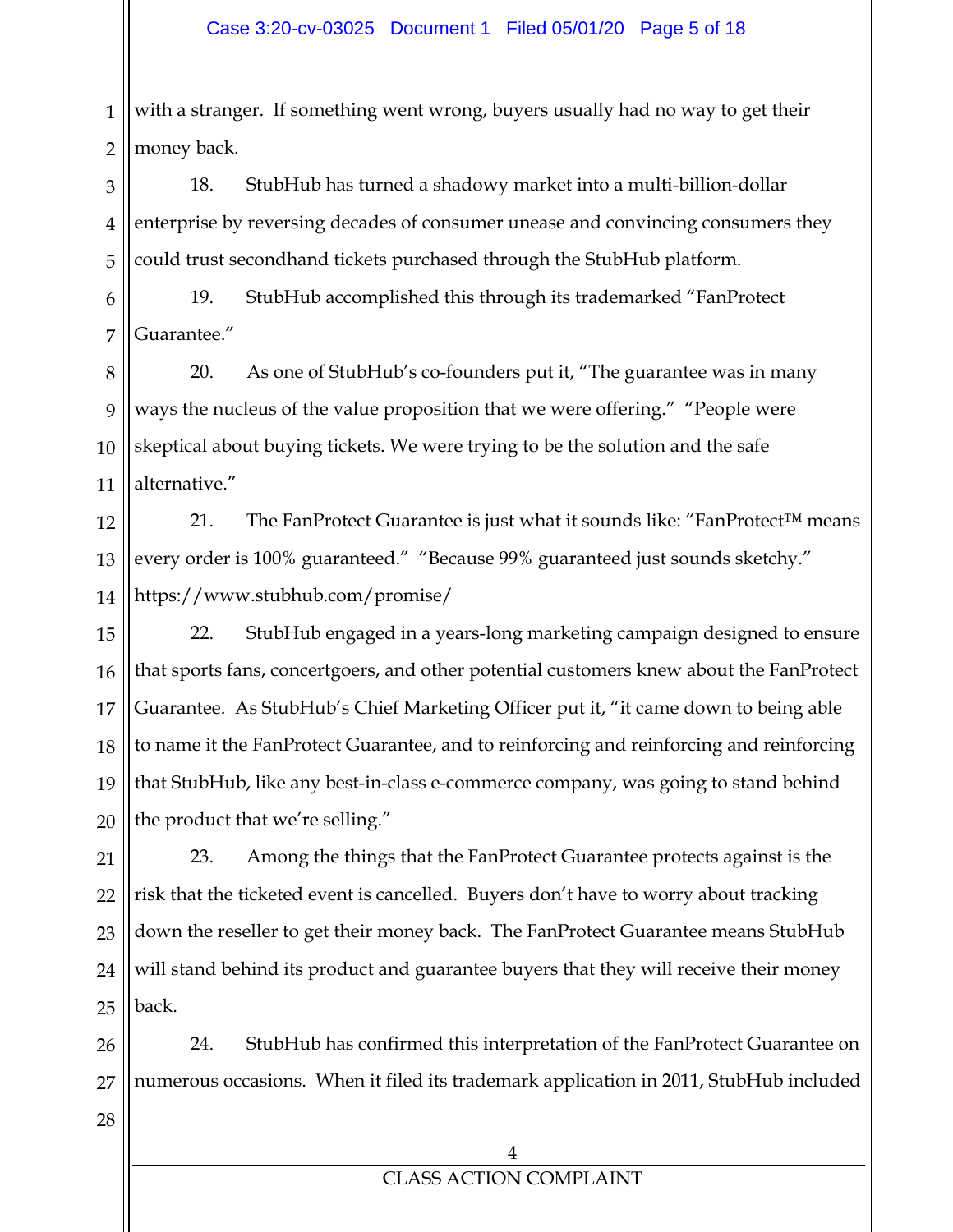1 2 3 4 as its trademark specimen marketing material that features the question, "What does Fan*Protect*™ mean for Buyers?" Among the examples it gave of how the FanProtect Guarantee protects buyers, was "You will be refunded if the event is cancelled and not rescheduled."

5 6 7 8 9 10 11 25. Other examples appear in StubHub commercials still available on YouTube. One commercial, entitled "Diva Behavior," uses the tagline "If they don't play, you don't pay." In the caption describing the commercial, StubHub writes, "When it comes to live music, a lot can happen behind the scenes. And sometimes, a show gets cancelled. But if the band doesn't play you won't pay—thanks to StubHub's FanProtect guarantee." YouTube reports over 12 million views for that commercial alone. https://www.youtube.com/watch?v=YGE8an5zojc.

12 13 14 15 16 26. Another commercial, entitled "Merch Tent," features the voiceover, "Game cancelled? We got you covered with FanProtect." In its description of the commercial, StubHub writes, "Show cancelled due to weather? How about thunder, lightning, and an incoming hurricane? StubHub's FanProtect guarantees you a refund, no matter what." https://www.youtube.com/watch?v=svJU6Z7JoAs.

17 18 19 20 21 27. Another example appears on Major League Baseball's website, which informs prospective ticket purchasers that "StubHub is the Official Fan to Fan Ticket Marketplace of MLB.com," and includes information from StubHub about its FanProtect Guarantee. Stubhub confirms that the FanProtect Guarantee means, in part, "You'll get a refund if your event is cancelled and not rescheduled."

22 23 24 25 26 28. Similar language was long included on StubHub's website as well. References to the FanProtect Guarantee linked to a page entitled "The StubHub Promise," which stated in large teal letters that "FanProtect™ means every order is 100% guaranteed." Until the recent events that gave rise to this lawsuit, the webpage confirmed that StubHub would refund buyers in the event of cancellation.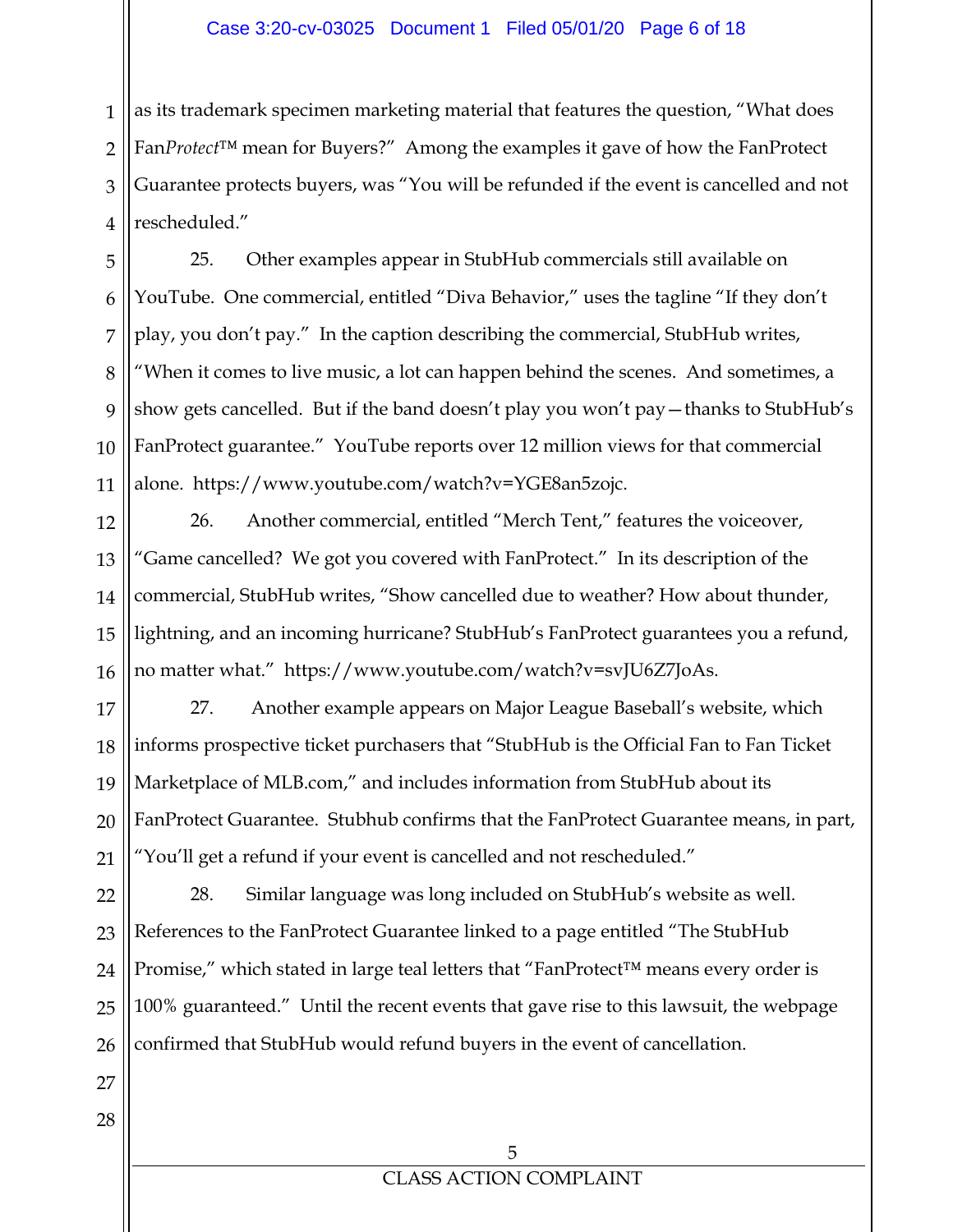1 2

#### **StubHub's Response to the COVID-19 Pandemic**

3 4 5 6 7 8 29. As COVID-19 began spreading around the globe, and StubHub's customers started to express concern that their events might be cancelled, StubHub's President sent an email to its customers "regarding the current Coronavirus situation." The email re-assured customers that "StubHub is here for you," and that in the event of cancellations, buyers could "receive a full refund for the original order amount (including service and delivery fees)." Alternatively, buyers could opt to receive a coupon for a future event worth 120% of their original order.

9 10 11 12 30. Only a few weeks later, on or about March 27, 2020, StubHub decided to breach its core guarantee and not give refunds for cancelled events after all. It posted a "Coronavirus update" on its webpage that stated it would only be giving coupons to buyers when events were cancelled.

13 14 15 16 17 18 31. StubHub's "Coronavirus update" also stated that when an event is cancelled, StubHub would charge resellers' credit cards to recoup the amounts that the buyers paid them for tickets to the cancelled event. In other words, StubHub is now in possession of money it collected from resellers for tickets to now-cancelled events money that rightfully belongs to buyers—but has decided to convert those funds for its own use.

19

20

21

#### **PLAINTIFF'S EXPERIENCE**

32. Plaintiff Michelle Kopfmann has used StubHub's online platform to purchase tickets to more than a half dozen events over the past five years.

22 23 24 25 26 27 33. Most recently, on or about January 18, 2020, Ms. Kopfmann purchased six tickets to a Spring Training baseball game between the Cincinnati Reds and Chicago Cubs. She bought the tickets from a third-party reseller using StubHub's iPhone mobile app. The total cost of her purchase, including service and delivery fees, amounted to \$613.54. The game was scheduled to be played on March 19 at Sloan Field, the Cubs' Spring Training facility located in Mesa, Arizona.

28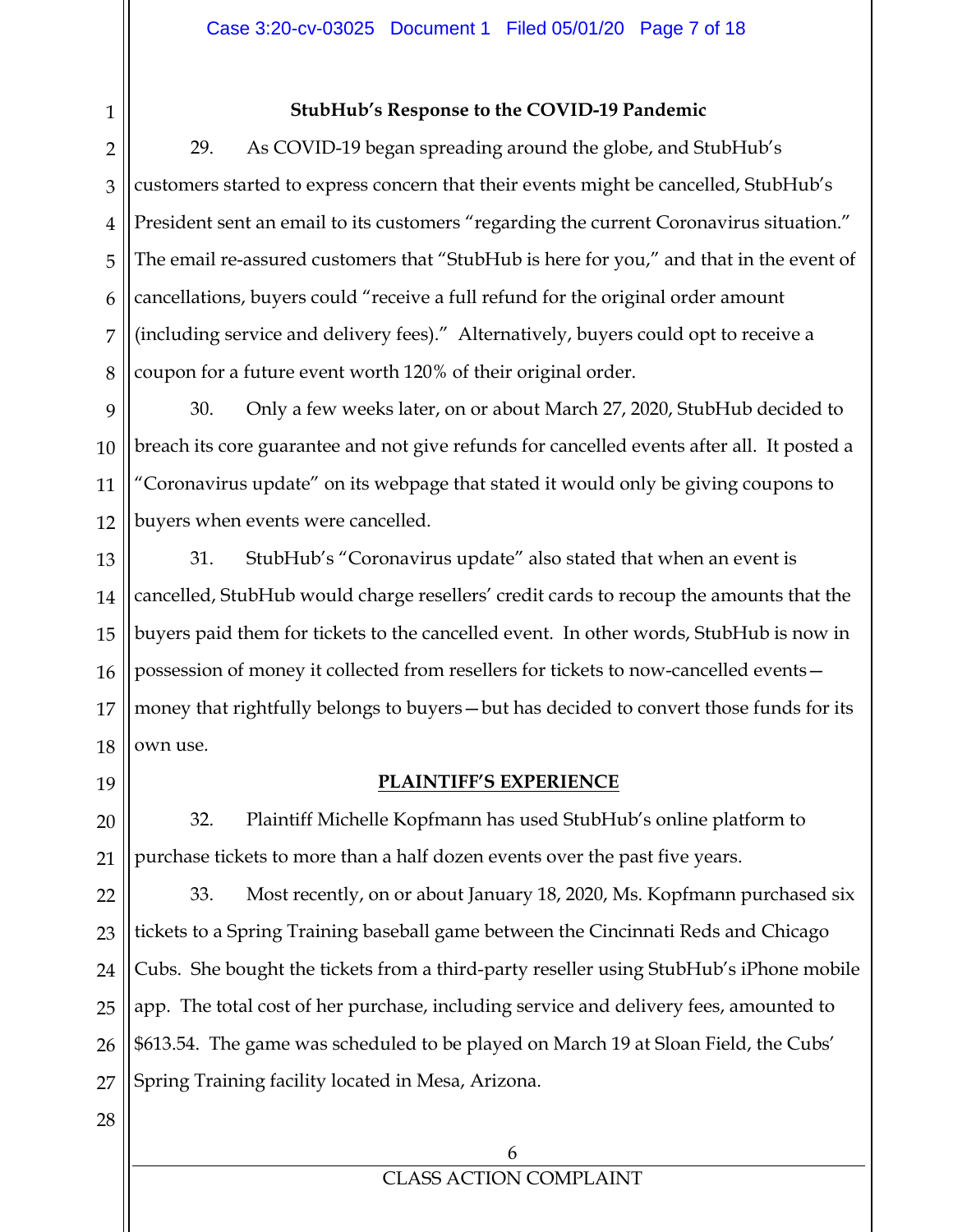1 2 3 34. On March 12, Major League Baseball announced the cancellation of all remaining Spring Training games for the 2020 season due to the burgeoning COVID-19 pandemic.

4 5 6 7 35. Around the same time, Ms. Kopfmann received the "StubHub is here for you" email from StubHub's President, which confirmed she could "choose to receive a full refund for the original order amount (including service and delivery fees) to the original payment method."

8 9 10 36. Ms. Kopfmann called StubHub's customer service on or about March 19 to request a refund of the \$613.54 she spent on the Spring Training tickets. She was assured that she would soon receive her money back.

11 12 13 14 37. The next week, StubHub decided to stop providing refunds to customers like Ms. Kopfmann who purchased tickets to cancelled events. Under the new rules, Ms. Kopfmann will never receive her refund, and is only entitled to a time-limited coupon valid only on StubHub's platform.

15

21

22

23

24

25

26

27

28

## **CLASS ALLEGATIONS**

16 17 18 19 20 38. Pursuant to Rule 23 of the Federal Rules of Civil Procedure, Plaintiff seeks to pursue her claims on behalf of a class of similarly situated persons. The parameters of the class may be refined through discovery and will be subject to Court approval and modification, but for purposes of this complaint, Plaintiff proposes the following class definition:

All persons residing in the United States who purchased tickets on the StubHub ticket marketplace for events that were cancelled on or after March 1, 2020, and who did not receive a full refund within 10 days of the cancellation.

Excluded from the class are StubHub, Inc., and its officers, directors, affiliates, legal representatives, employees, successors, subsidiaries, parent companies and assigns. Also excluded from the class are any judicial officers and associated court staff assigned to this case and their immediate family members.

39. The proposed class meets each of the requirements for class certification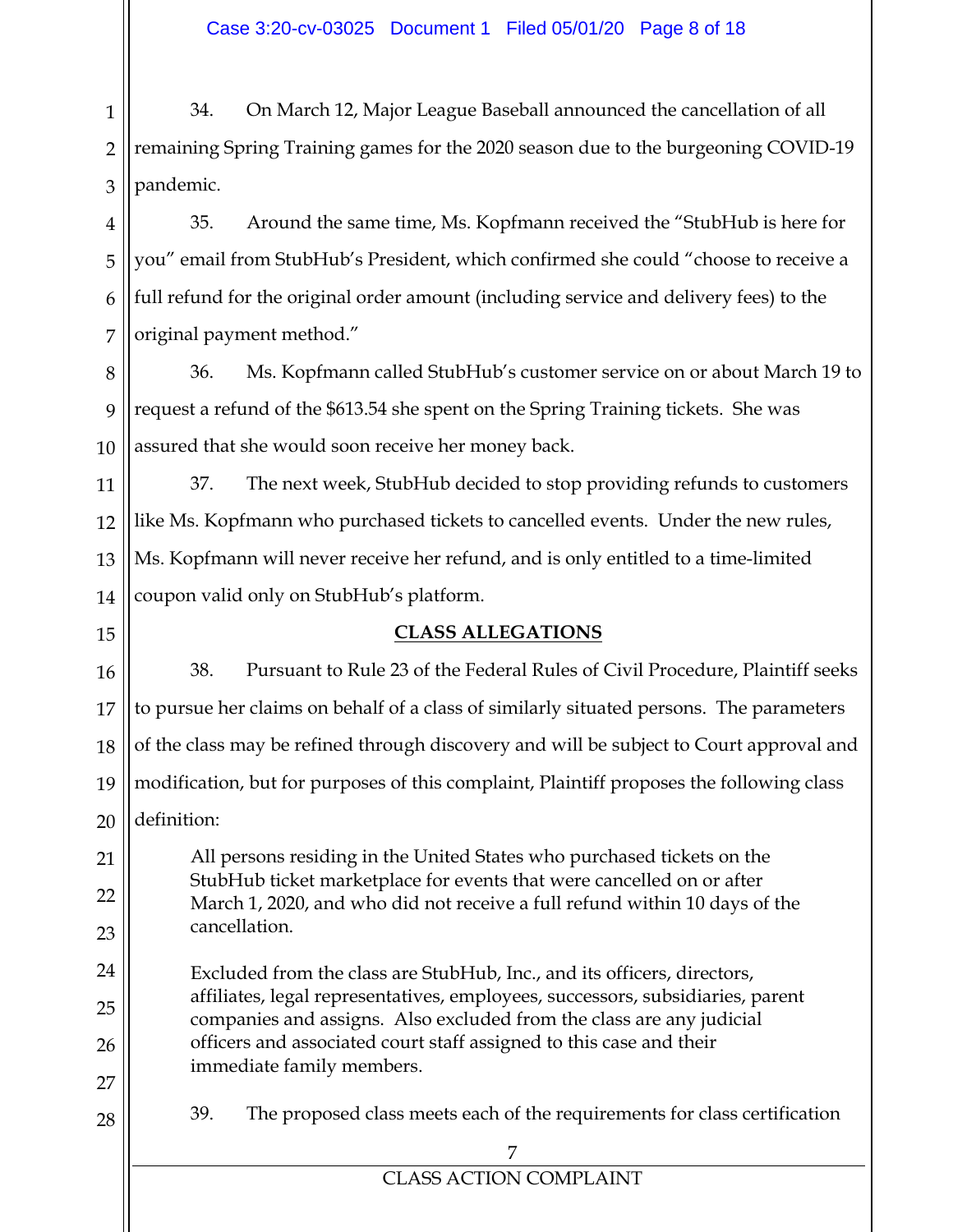1 2 3 4 5 6 7 8 9 10 11 12 13 14 15 16 17 18 19 20 21 22 23 24 25 26 27 28 8 CLASS ACTION COMPLAINT pursuant to Rule 23(a), Rule 23(b)(2), and Rule 23(b)(3). 40. Numerosity: The class is sufficiently numerous such that individual joinders are impracticable. According to StubHub's President, more than 20,000 events listed on StubHub had been cancelled as of April 1, 2020, meaning that the class likely numbers in the hundreds of thousands if not millions. 41. Commonality & Predominance: Common questions of law and fact that exist within the proposed class and are likely to predominate over any individualized issues include: a. Whether class members have an ownership interest in money they paid third-party resellers for tickets to subsequently cancelled events; b. Whether StubHub converted those funds for its own use by charging the resellers' credit cards and failing to turn over the proceeds to class members; c. Whether StubHub converted those funds with willful, wanton, or reckless disregard for the rights, health, and safety of its customers, such that punitive damages are warranted; d. Whether StubHub's FanProtect Guarantee or any of the representations made in connection with the FanProtect Guarantee constitute a binding promise to provide refunds in the event of a cancellation; e. Whether an objectively reasonable consumer would believe that the FanProtect Guarantee or any of the representations made in connection with the FanProtect Guarantee meant that StubHub would provide refunds in the event of cancellations; f. Whether it was unfair for StubHub to switch from providing refunds for cancelled events to coupons in the middle of a global pandemic; g. Whether as a matter of equity and good conscience, StubHub should be required to return money paid by its customers for cancelled events.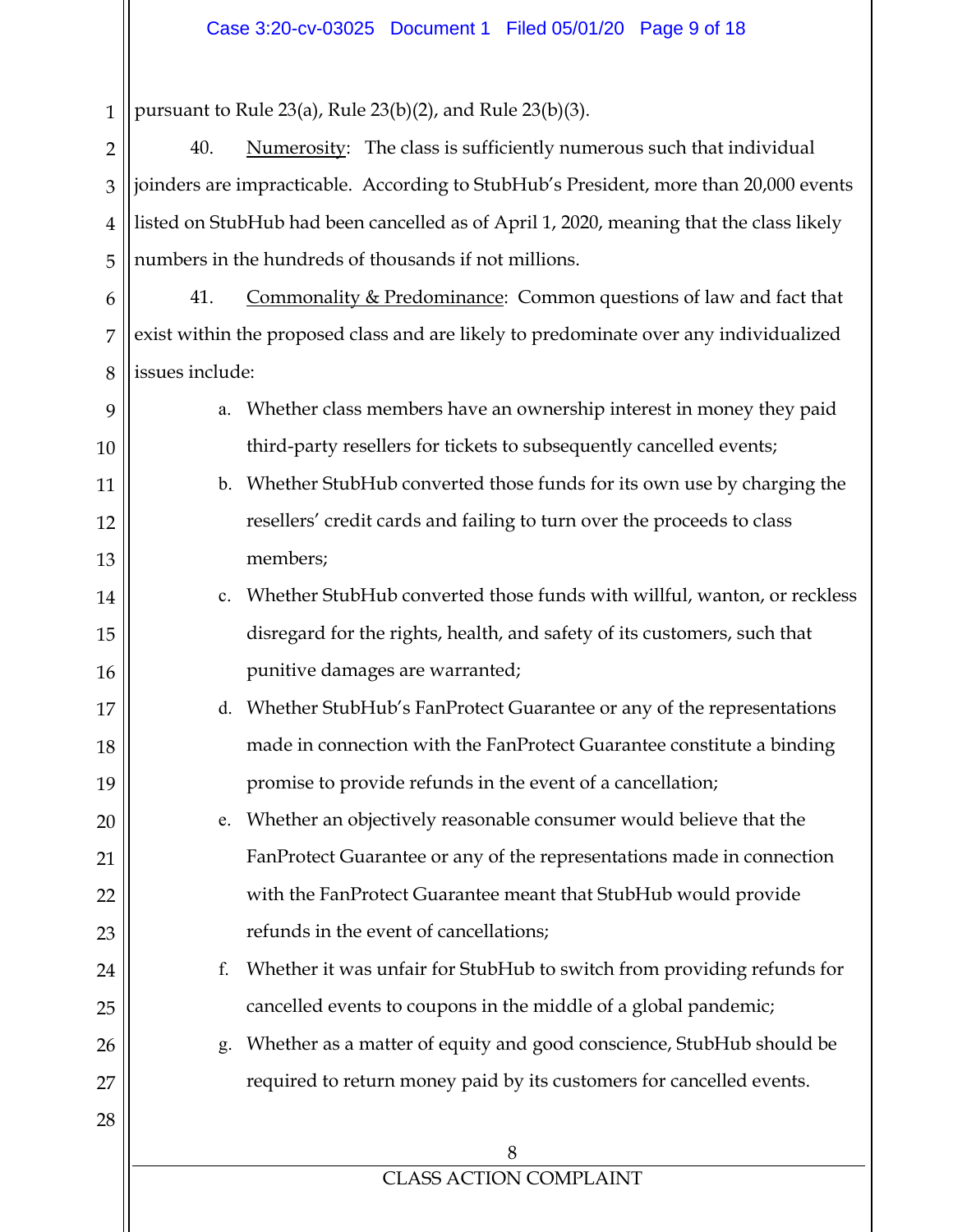1 2 3 4 42. Typicality: Plaintiff's claims are typical of those asserted by the proposed class, as Plaintiff and class members were similarly affected by StubHub's decision to stop providing refunds for cancelled events and each seeks to recover a full refund and associated damages.

5 6 7 8 43. Adequacy: Plaintiff will fairly and adequately protect the interests of the proposed class. Plaintiff's interests do not conflict with the class's interests, as both seek to recover refunds for cancelled events from StubHub, and Plaintiff has retained counsel experienced in complex class litigation to represent class members' interests.

9 10 11 12 44. Superiority: A class action is superior to other available methods for the fair and efficient adjudication of this controversy. StubHub has taken money that rightfully belongs to hundreds of thousands of consumers, and only through collective action can that wrong be fully remedied.

13 14 15 16 45. **Injunctive Relief:** StubHub's decision to switch from providing refunds for cancelled events to coupons in the middle of a global pandemic was an action that applied generally to the entire class, such that final injunctive relief or corresponding declaratory relief would be appropriate respecting the class as a whole.

17

#### **CHOICE OF LAW ALLEGATIONS**

18 19 46. The State of California has sufficient contacts to class members' claims such that uniform application of California law to those claims is appropriate.

20 21 22 23 47. StubHub has been headquartered in San Francisco, California, since its founding in 2000, StubHub does substantial business in California, a sizable percentage of the class is located in California, and all the core decisions that gave rise to class members' claims were made from California.

24 25 26 48. StubHub's FanProtect Guarantee was developed in California, as was the prolonged marketing that created pervasive awareness of the FanProtect Guarantee among consumers.

49. Likewise, the decision to switch from providing refunds for cancelled

28

27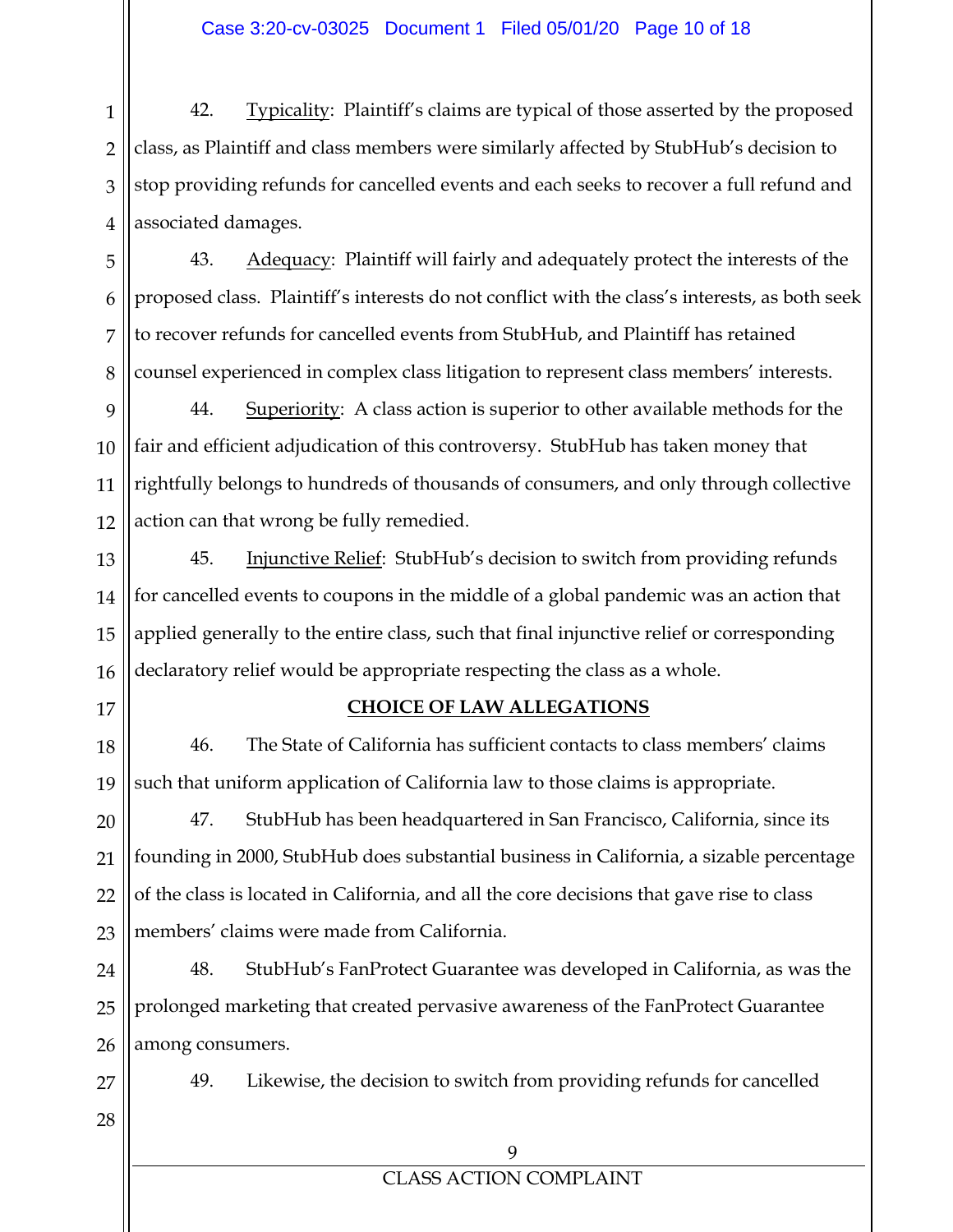#### Case 3:20-cv-03025 Document 1 Filed 05/01/20 Page 11 of 18

1 2 3 4 events to coupons in the midst of a global pandemic was made by StubHub's President, who is based at StubHub's headquarters in San Francisco, California, as was the related decision to charge third-party resellers' credit cards for money owed to StubHub's customers.

5 6 7 8 9 50. StubHub also includes a California choice-of-law provision in its StubHub Marketplace Global User Agreement. Although Plaintiff and the proposed class did not have proper notice of and did not agree to that Global User Agreement, it reflects StubHub's acquiescence to the application of California law and expectation that California law will apply to claims brought by its customers.

10 11 12 13 14 15 16 17 18 51. The State of California also has a strong regulatory interest in applying its law to all class members' claims. California's consumer protection law, in particular, is designed to preserve a business climate in California free of unfair and deceptive practices. If California were only able to address unfair business conduct when the injured consumer resides in California, that consumer protection law would be largely ineffective at regulating companies who do business in all fifty states. Violators would be able to keep the vast majority of their ill-gotten gains (all those obtained from non-California consumers), leaving California-based companies like StubHub undeterred from engaging in similar conduct in the future

19 20

#### **FIRST CAUSE OF ACTION Conversion**

21 22 52. Plaintiff alleges this cause of action on behalf of herself and the proposed class, and in so doing, incorporates all preceding and ensuing factual allegations.

23 24 25 26 27 53. Plaintiff and class members purchased tickets from third-party resellers, with StubHub acting as the intermediary for those purchases. StubHub has publicly confirmed that it is not the seller for purchases made through its website or mobile apps, including by repeatedly stating: "We do not own any of the tickets listed on our site.When buyers place an order for tickets on our site, they are purchasing from a

28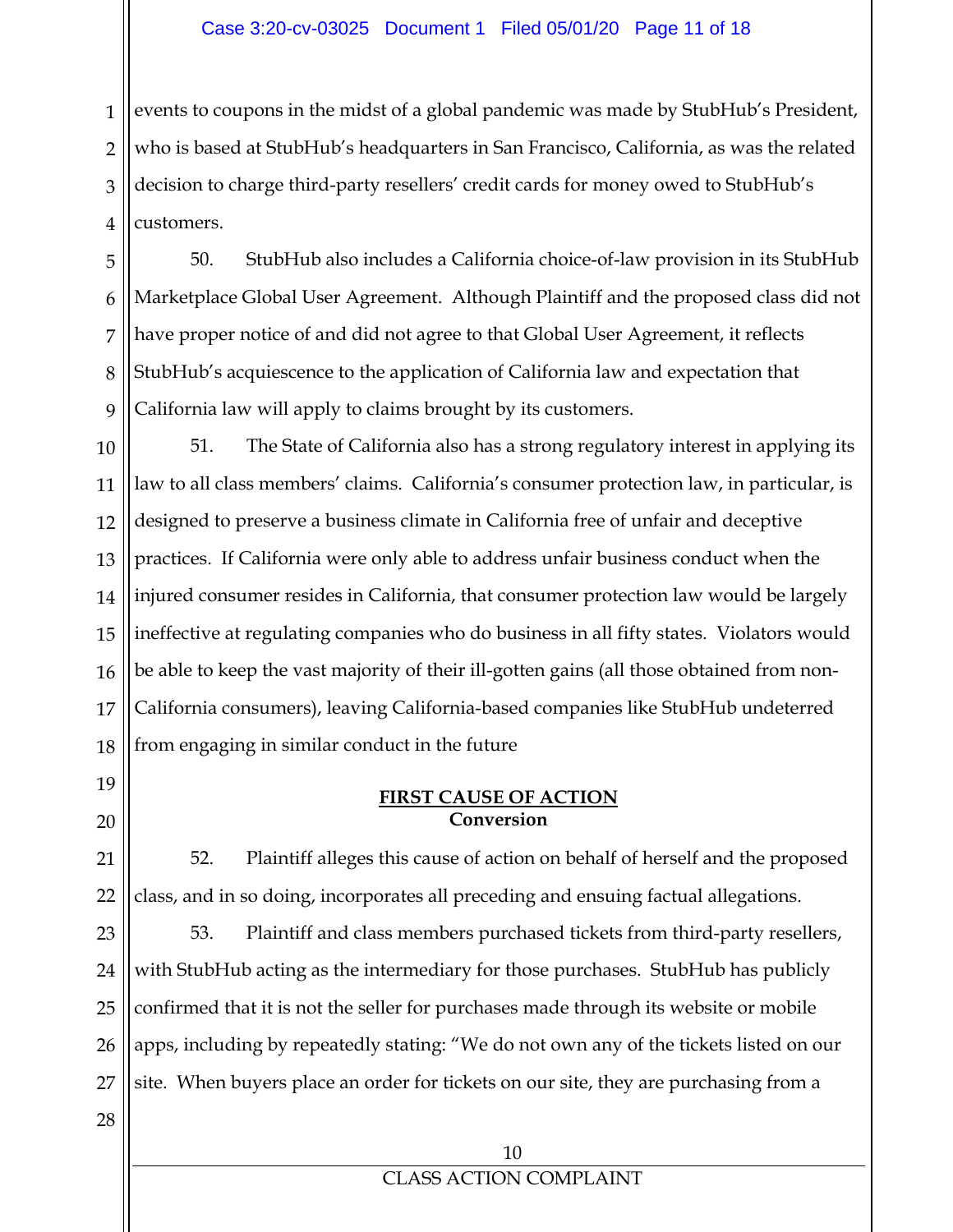1 third party individual seller."

25

26

27

28

2 3 4 5 6 7 54. The events for which Plaintiff and class members purchased tickets were canceled. When an event is cancelled, the original ticket vendor has an obligation to repay the original purchaser. Likewise, if the tickets were resold, as they were here, the reseller has an obligation to repay the secondary purchaser. Accordingly, class members were legally and equitably entitled to the funds they paid third-party resellers for their tickets.

8 9 10 11 55. Defendant StubHub is in possession of the refunds to which Plaintiff and class members are entitled. As StubHub stated in its "Coronavirus update," it is charging the credit cards of third-party resellers to recoup any proceeds it previously turned over to the resellers.

12 13 14 56. But rather than turn the refunds over to Plaintiff and class members, StubHub has converted them for its own use and is instead giving buyers a coupon that is valid only for future tickets purchased through StubHub, and only for a limited time.

15 16 17 57. Plaintiff and class members did not consent to StubHub's taking possession of the money owed to them by the third-party resellers and did not consent to StubHub's conversion of that money for its own use.

18 19 20 21 58. As a result of StubHub's conversion of the money owed them by thirdparty resellers, Plaintiff and class members have lost the use of their money during a worldwide public-health and economic crisis and have suffered damages in an amount according to proof.

22 23 24 59. Plaintiff and class members seek an award of compensatory and punitive damages against StubHub, whose conduct evidences a willful, wanton, and reckless disregard for the rights, health, and safety of Plaintiff and class members.

#### **SECOND CAUSE OF ACTION Breach of Contract**

60. Plaintiff alleges this cause of action on behalf of herself and the proposed

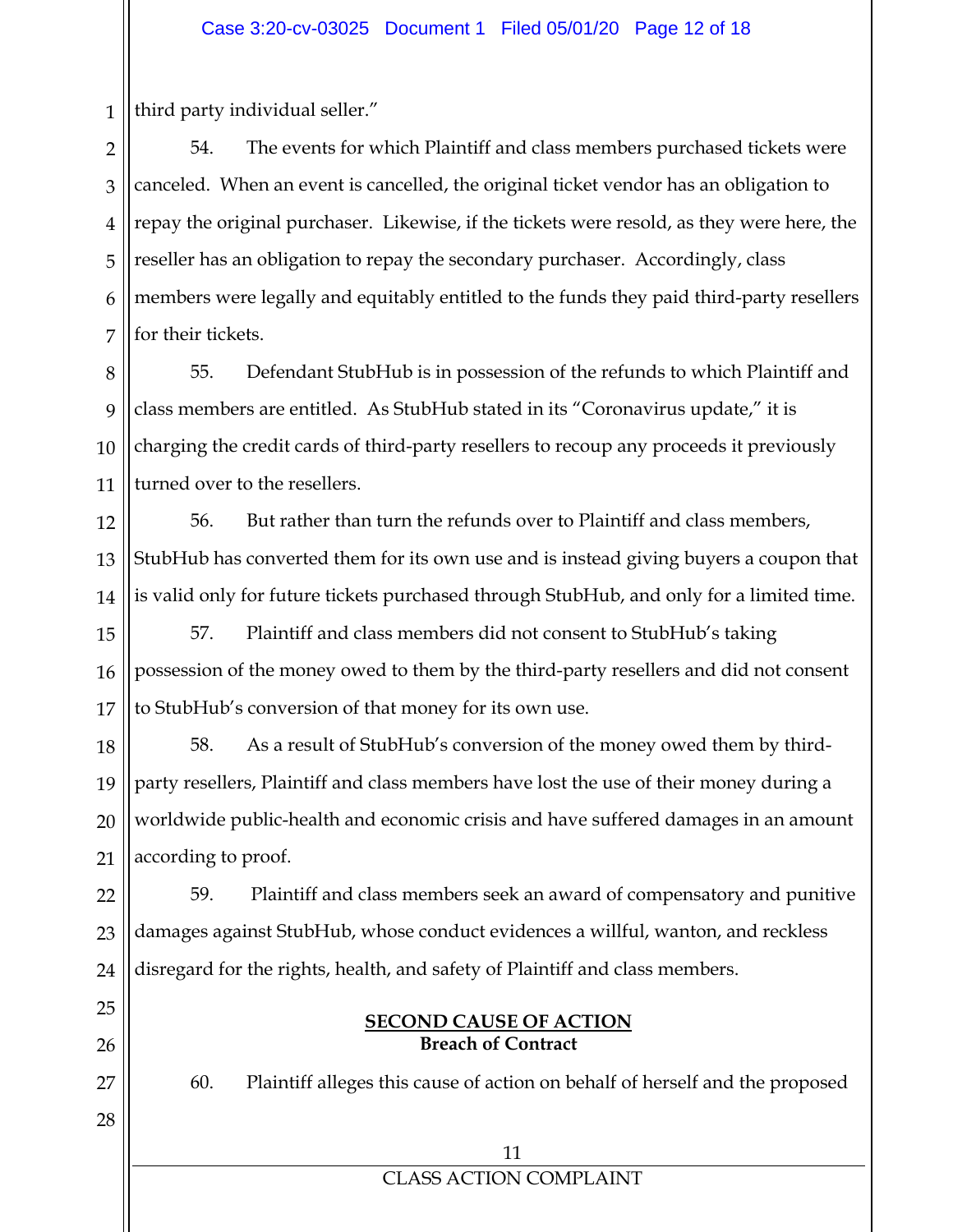1 class, and in so doing, incorporates all preceding and ensuing factual allegations.

2 3 4 5 6 61. StubHub offered to insure consumers against the risks of buying from a ticket reseller, including the risk that the ticketed event would be cancelled, if they purchased those tickets through StubHub's website or mobile apps. StubHub conveyed this offer through its heavily marketed and trademarked FanProtect Guarantee, as discussed above.

7 8 9 62. Plaintiff and class members accepted StubHub's offer by purchasing tickets through its website or mobile apps, and paid StubHub service and delivery fees in connection with that purchase.

10 11 12 13 63. StubHub breached its FanProtect Guarantee by not making Plaintiff and class members whole after their events were cancelled and they were left with worthless tickets. StubHub has not refunded Plaintiff and class members the money they paid for the tickets or the service and delivery fees they paid to StubHub.

14 15 16 17 64. As a result of StubHub's failure to fully protect and guarantee Plaintiff and class members' purchases as promised, Plaintiff and class members have suffered damages according to proof, including loss of the use of the money they spent for the tickets.

- 18
- 19

20

21

#### **THIRD CAUSE OF ACTION Violation of the California Consumers Legal Remedies Act**

65. Plaintiff alleges this cause of action on behalf of herself and the proposed class, and in so doing, incorporates all preceding and ensuing factual allegations.

22 23 66. Plaintiff and class members paid for StubHub's services in connection with their purchase of tickets to entertainment events.

24 25 26 27 67. Defendant StubHub has violated and continues to violate California's Consumers Legal Remedies Act (CLRA), Cal. Civ. Code §§ 1770(a)(5), (7), (9), (14), and (16), by engaging in unfair methods of competition and unfair and deceptive acts and practices in connection with its marketing and sale of ticket services.

28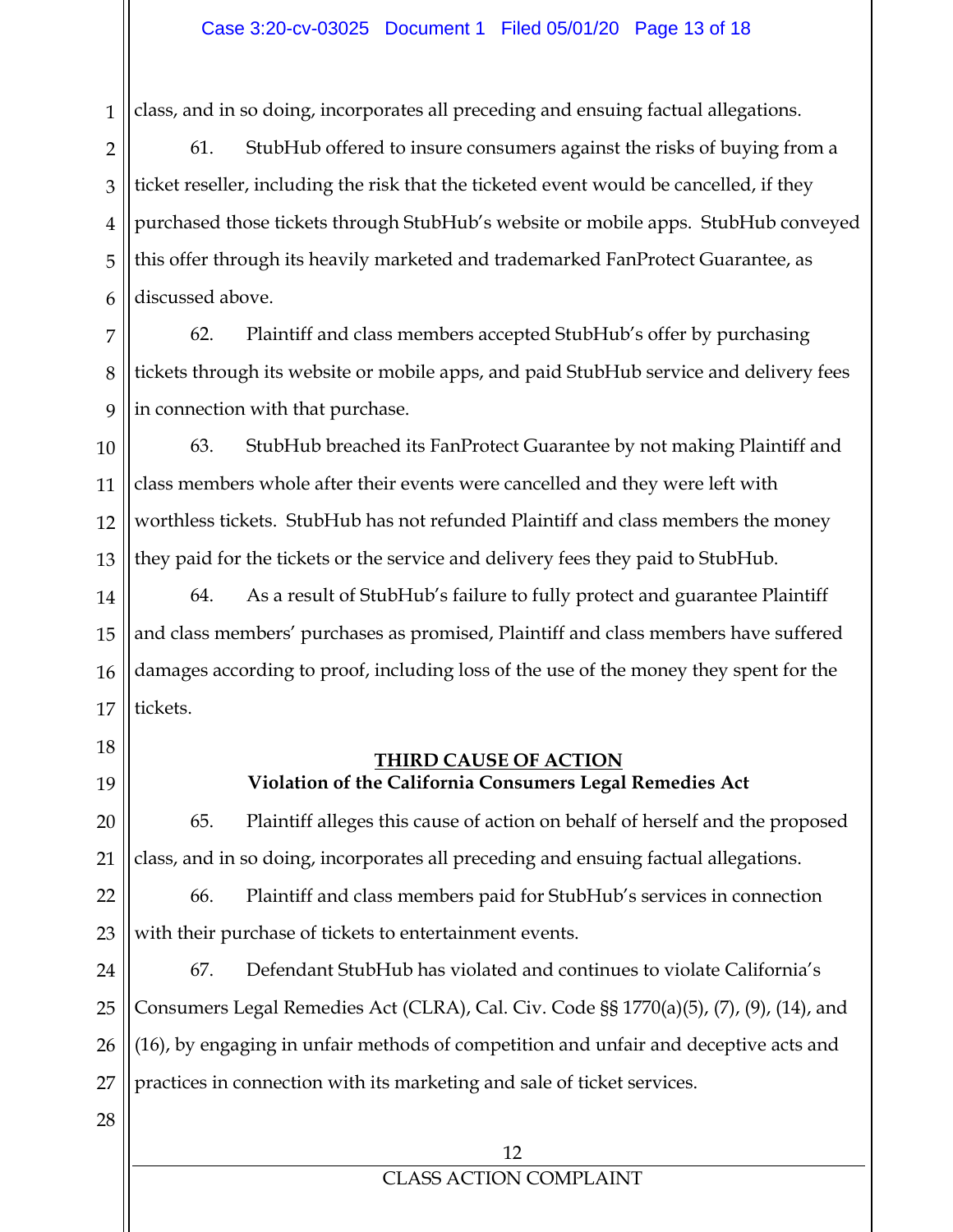1 2 3 4 5 68. StubHub represented that ticket purchases made on its website and mobile apps were protected against the risks of buying from a ticket reseller, including the risk that the ticketed event would be cancelled. StubHub made this representation through heavy marketing and widespread dissemination of its trademarked "FanProtect Guarantee."

6 7 8 9 10 11 69. In marketing its FanProtect Guarantee, StubHub both implicitly and explicitly represented that if an event were cancelled, StubHub would refund consumers the money they paid to buy tickets for that event on StubHub's platform, including service and delivery fees. Yet StubHub has not refunded Plaintiff and class members the money they paid to purchase tickets on StubHub's platform and has announced that it will be providing customers with coupons in lieu of refunds.

12 13 14 15 16 17 70. As a result of StubHub's violations of the CLRA, Plaintiff and class members have suffered damages. Plaintiff and class members would not have purchased tickets through StubHub were it not for the FanProtect Guarantee. They reasonably believed that StubHub would refund their money in the event of a cancellation, and because StubHub is not making good on its marketing, Plaintiff and class members have lost much-needed money at a time of great economic uncertainty.

18 19 20 21 22 23 24 25 71. Plaintiff seeks an order enjoining StubHub from marketing its FanProtect Guarantee without simultaneously disclosing with equal prominence that the FanProtect Guarantee is not a total guarantee and that it no longer protects buyers from losing money in the event of a cancellation. In addition, Plaintiff will request that the Court order a corrective marketing campaign. StubHub has heavily marketed the FanProtect Guarantee to consumers for well over a decade and continues to market the FanProtect Guarantee to this day, including through the channels and in the manner previously alleged.

26 27 72. Without suitable injunctive relief, that marketing will continue to deceive consumers, who have been trained by StubHub's marketing to believe that purchases

28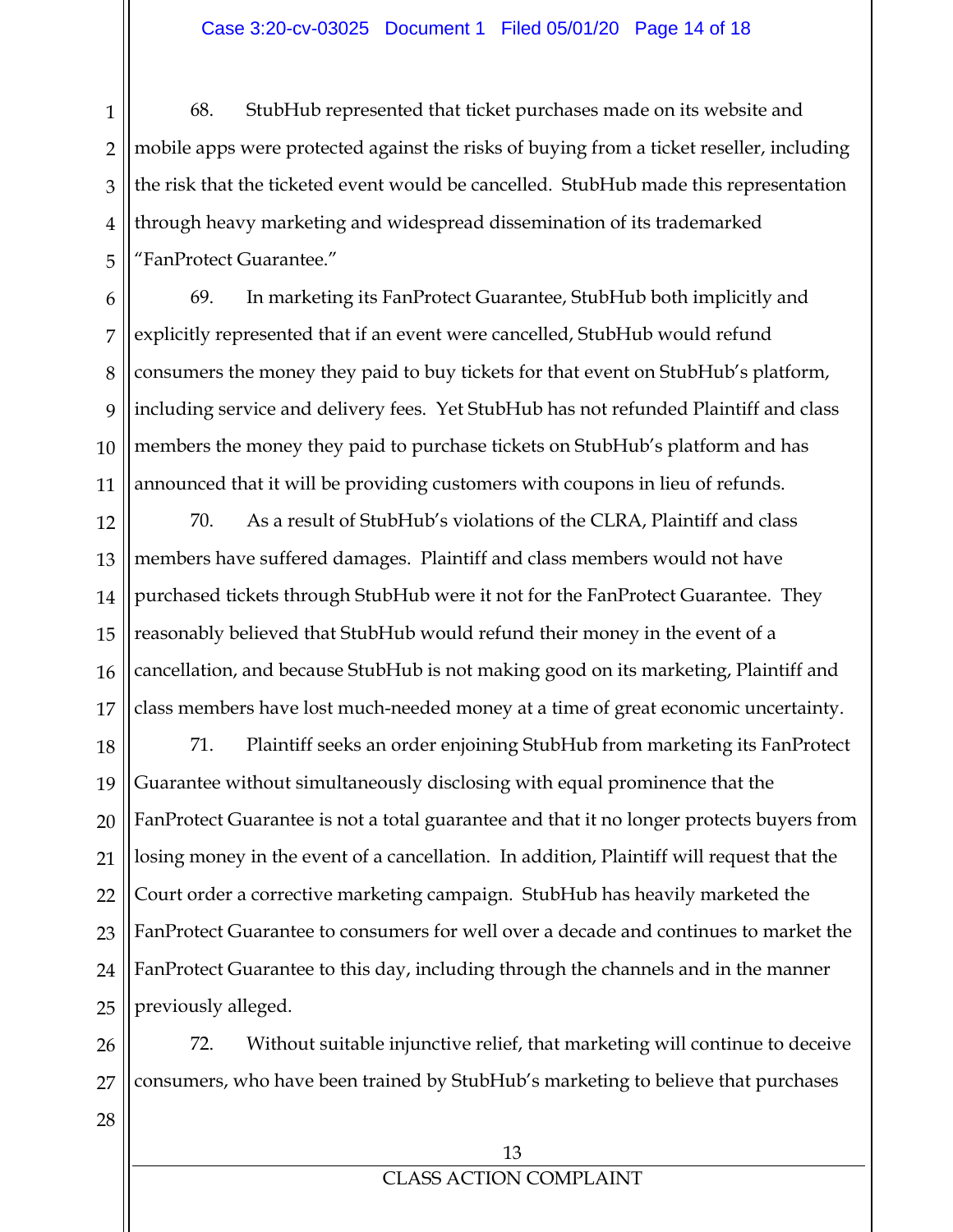1 2 3 4 on StubHub are fully protected and guaranteed. In addition, Plaintiff and many class members would consider purchasing tickets on StubHub after the COVID-19 pandemic subsides, and without the benefit of injunctive relief, they will not be able to rely on StubHub's representations at that time.

5 6 7 8 73. Pursuant to California Civil Code section 1782, Plaintiff will serve StubHub with a notice and demand for correction, and intends to amend this cause of action to seek damages if StubHub does not timely remedy its ongoing CLRA violations.

## 9 10

#### **FOURTH CAUSE OF ACTION Violation of California's Unfair Competition Law**

11 12 74. Plaintiff alleges this cause of action on behalf of herself and the proposed class, and in so doing, incorporates all preceding and ensuing factual allegations.

13 14 15 75. StubHub has violated and continues to violate California's Unfair Competition Law, Cal. Bus. & Prof. Code § 17200, et seq., which prohibits unlawful, fraudulent, and unfair business acts and practices.

16 17 18 19 76. Unlawful Practices: StubHub engaged in unlawful business practices when it violated the California Consumers Legal Remedies Act, converted refunds owed to Plaintiff and class members for its own use, and breached its FanProtect Guarantee to consumers, as alleged in the preceding causes of action.

20 21 22 77. Fraudulent Practices: StubHub engaged in fraudulent business practices by marketing its services and FanProtect Guarantee in a manner likely to deceive a reasonable consumer.

23 24 25 78. As previously alleged, StubHub's years-long marketing of its FanProtect Guarantee conveyed to consumers that ticket purchases made through StubHub were protected against the risks of buying from a ticket reseller.

26 27 79. StubHub's FanProtect Guarantee marketing both implicitly and explicitly represented to consumers that if an event were cancelled, StubHub would refund

28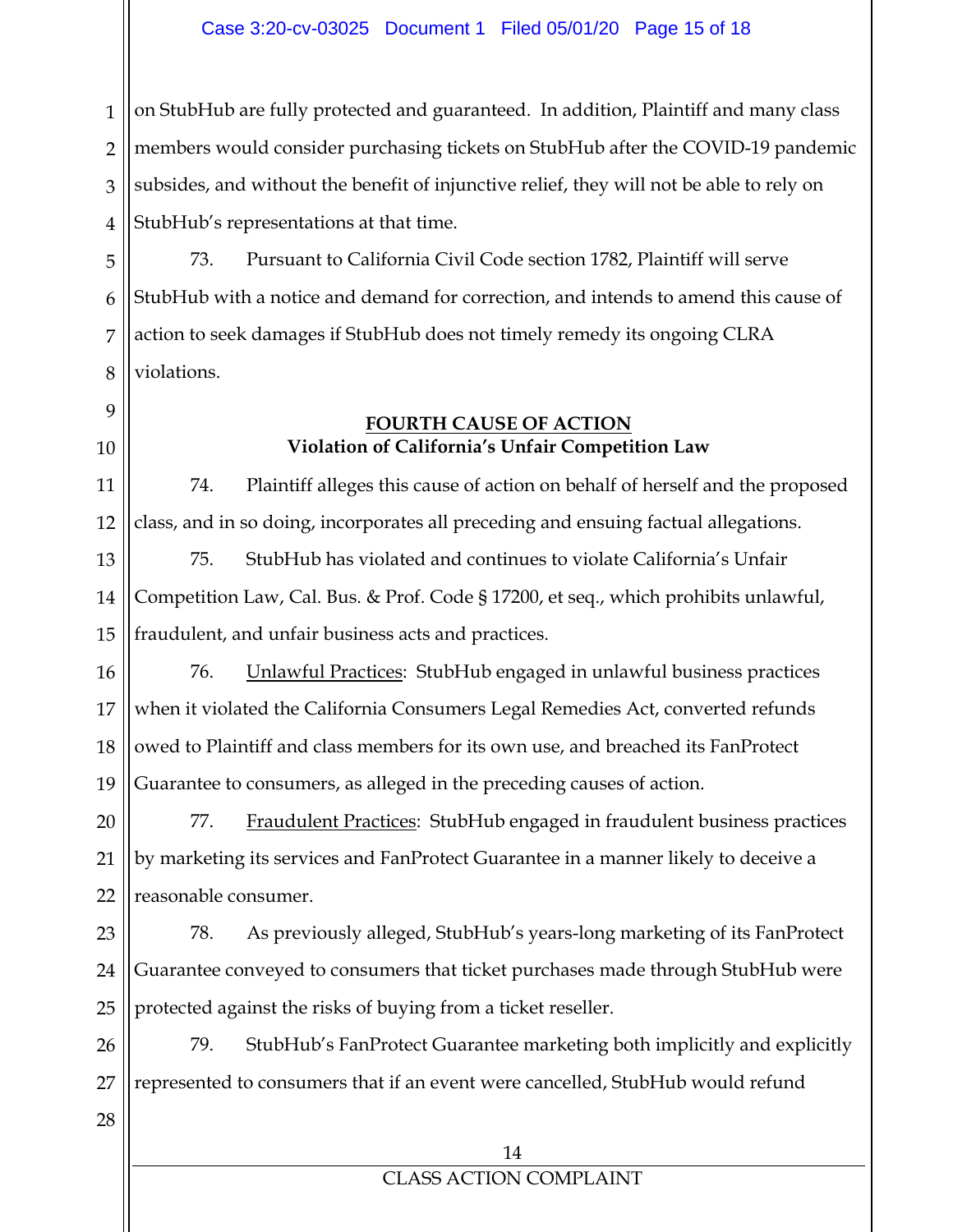1 2 consumers the money they paid to buy tickets for that event on StubHub's platform, including service and delivery fees.

3 4 5 80. Yet StubHub has not refunded Plaintiff and class members the money they paid to purchase tickets on StubHub's platform and has announced that it will be providing customers with coupons in lieu of refunds.

6 7 8 81. **Unfair Practices: StubHub engaged in unfair business practices by** reneging on its long-standing FanProtect Guarantee and substituting coupons for refunds at a time when the FanProtect Guarantee is most needed.

9 10 11 12 13 82. StubHub's practice of providing coupons instead of refunds is unethical, unscrupulous, oppressive, and substantially injurious to consumers; any legitimate utility of the practice is outweighed by the harm to consumers; and the practice violates California's strong consumer-protection policy, as reflected in statutes such as the Consumers Legal Remedies Act.

14 15 16 83. As a result of StubHub's business practices, Plaintiff and class members suffered injury in fact and lost money—namely, the money they paid for tickets and service fees, which StubHub has failed to return to them.

17 18 19 20 84. Pursuant to California Business and Professions Code section 17203, Plaintiff and class members seek such orders or judgments as may be necessary to prevent StubHub from continuing to engage in unfair competition, including by issuing injunctive relief similar to that sought for violation of the CLRA.

21 22 85. Plaintiff and class members also seek restitution of all money that StubHub may have acquired by means of its unfair competition.

## 23 24

## **Money Had and Received**

25 26 86. Plaintiff alleges this cause of action on behalf of herself and the proposed class, and in so doing, incorporates all preceding and ensuing factual allegations.

**FIFTH CAUSE OF ACTION** 

87. As an alternative to the Second Cause of Action for breach of contract, and

28

27

15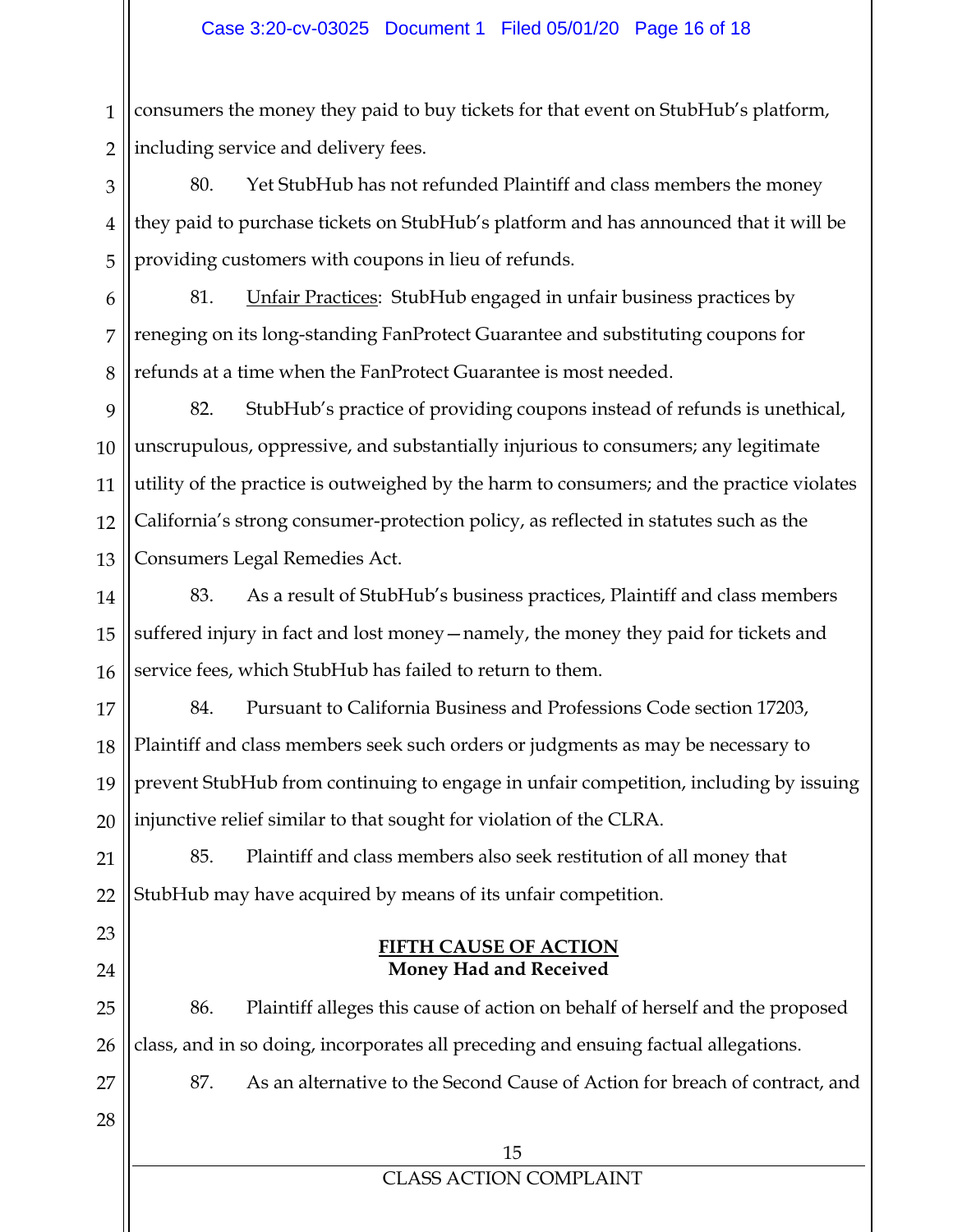1 2 without intending to make an election of remedies, Plaintiff and class members seek restitution from StubHub for money had and received.

3 4 88. StubHub received money from Plaintiff and class members that was intended to be used for their benefit.

5 6 7 89. StubHub did not use the money received from Plaintiff and class members for their benefit and has not returned the money to them. As a matter of equity and good conscience, that money should be returned to Plaintiff and the proposed class.

#### **PRAYER FOR RELIEF**

9 10 WHEREFORE, Plaintiff, individually and on behalf of members of the proposed class, respectfully requests the following relief:

A. A determination this action may be maintained as a class action;

8

11

12

13

14

15

16

17

18

19

20

21

22

23

- B. An award of damages and restitution to be paid according to proof, including statutory damages and punitive damages where appropriate;
- C. Appropriate injunctive and equitable relief sufficient to correct the consumer deception caused by StubHub's actions and prevent it from continuing to capitalize on its unfair acts and practices;
- D. Pre-judgment interest and post-judgment interest, as provided by law;
- E. Attorneys' fees and expenses, including expert fees and costs;
- F. Any and all other legal and equitable relief that the Court may find appropriate.

#### **JURY DEMAND**

Plaintiff hereby demands a jury trial for all claims so triable.

| 24 | May 1, 2020                   | Respectfully submitted,           |  |  |  |
|----|-------------------------------|-----------------------------------|--|--|--|
| 25 |                               | By: /s/ Michael L. Schrag         |  |  |  |
| 26 |                               | Michael L. Schrag (SBN 185832)    |  |  |  |
| 27 |                               | Joshua J. Bloomfield (SBN 212172) |  |  |  |
| 28 |                               | <b>GIBBS LAW GROUP LLP</b>        |  |  |  |
|    | 16                            |                                   |  |  |  |
|    | <b>CLASS ACTION COMPLAINT</b> |                                   |  |  |  |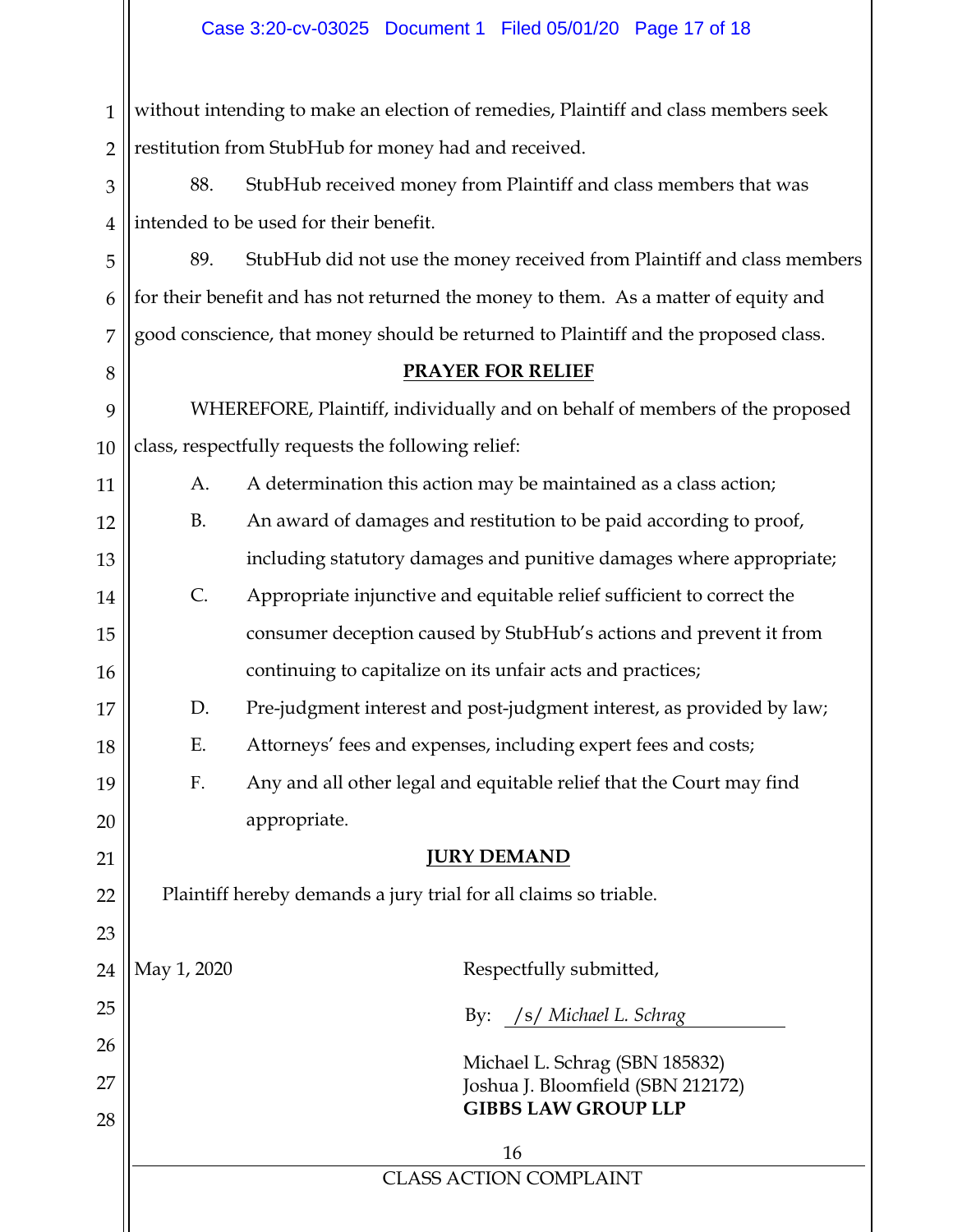|                | Case 3:20-cv-03025 Document 1 Filed 05/01/20 Page 18 of 18 |  |  |  |  |  |  |
|----------------|------------------------------------------------------------|--|--|--|--|--|--|
| $\mathbf{1}$   | 505 14th Street, Suite 1110                                |  |  |  |  |  |  |
| $\overline{2}$ | Oakland, California 94612                                  |  |  |  |  |  |  |
| $\mathfrak{Z}$ | $(510)$ 350-9700 (tel.)<br>$(510)$ 350-9701 (fax)          |  |  |  |  |  |  |
| $\overline{4}$ | $\rm mls@classlaw group.com$<br>jjb@classlawgroup.com      |  |  |  |  |  |  |
| 5              | Counsel for Plaintiff and the Proposed Classand the        |  |  |  |  |  |  |
| 6              | Proposed Class                                             |  |  |  |  |  |  |
| $\overline{7}$ |                                                            |  |  |  |  |  |  |
| $\,8\,$        |                                                            |  |  |  |  |  |  |
| 9              |                                                            |  |  |  |  |  |  |
| 10             |                                                            |  |  |  |  |  |  |
| 11             |                                                            |  |  |  |  |  |  |
| 12             |                                                            |  |  |  |  |  |  |
| 13             |                                                            |  |  |  |  |  |  |
| 14             |                                                            |  |  |  |  |  |  |
| $15\,$         |                                                            |  |  |  |  |  |  |
| 16             |                                                            |  |  |  |  |  |  |
| $17\,$         |                                                            |  |  |  |  |  |  |
| 18             |                                                            |  |  |  |  |  |  |
| 19             |                                                            |  |  |  |  |  |  |
| $20\,$         |                                                            |  |  |  |  |  |  |
| 21             |                                                            |  |  |  |  |  |  |
| 22             |                                                            |  |  |  |  |  |  |
| 23             |                                                            |  |  |  |  |  |  |
| 24             |                                                            |  |  |  |  |  |  |
| 25             |                                                            |  |  |  |  |  |  |
| 26             |                                                            |  |  |  |  |  |  |
| 27             |                                                            |  |  |  |  |  |  |
| 28             |                                                            |  |  |  |  |  |  |
|                | 17<br><b>CLASS ACTION COMPLAINT</b>                        |  |  |  |  |  |  |
|                |                                                            |  |  |  |  |  |  |